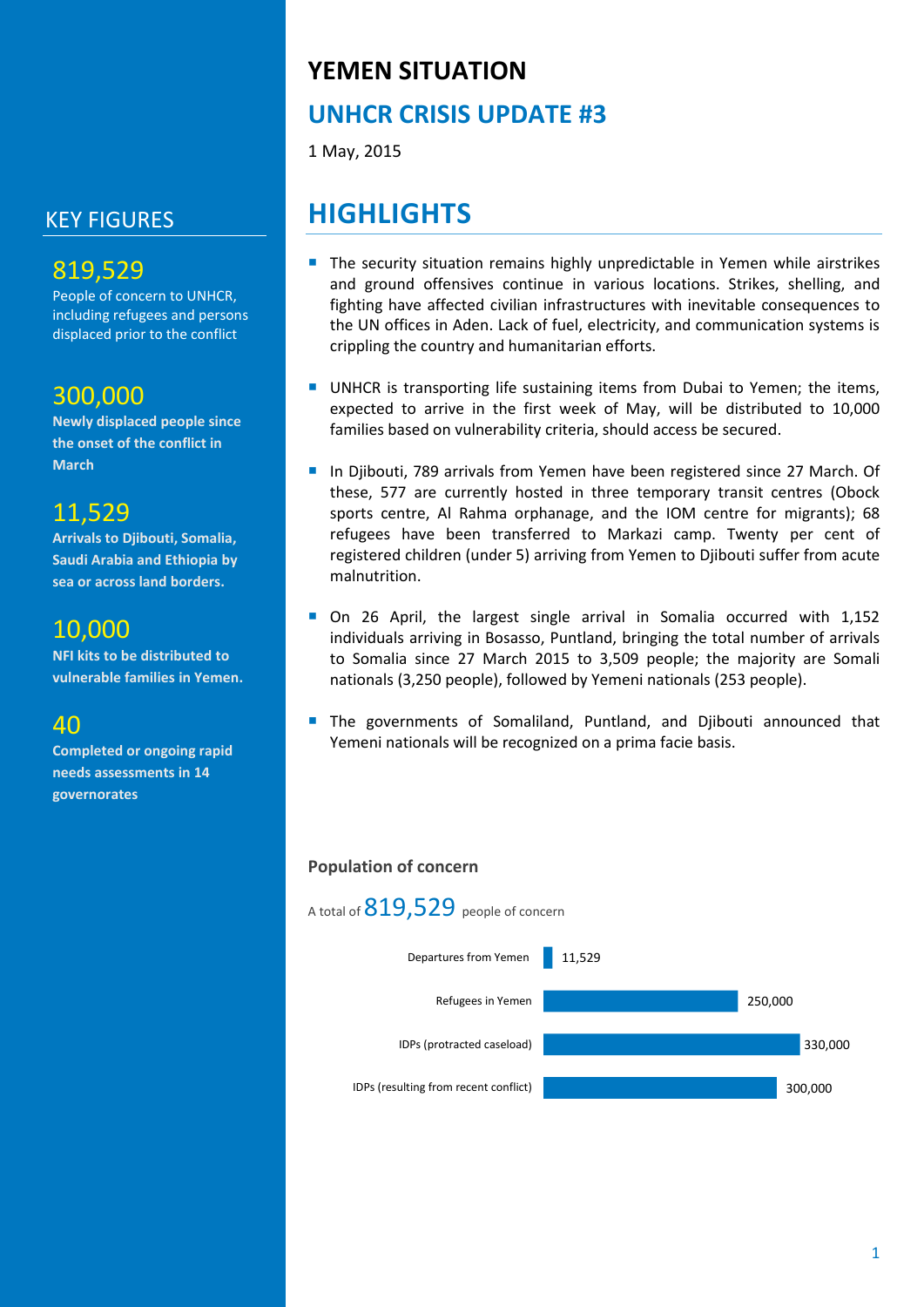## **UPDATE ON ACHIEVEMENTS**

### **Operational Context**

The security situation remains highly unpredictable and volatile. Airstrikes in various areas and ground combat continue in the south and east of Yemen, particularly in Aden, Taiz, Abyan, and Lahj Governorates. The UNHCR Sub-Office in Aden sustained minor damages from stray bullets and airstrikes targeting positions in the vicinity. On 28 April the UN compounds in Aden were attacked; food supplies and equipment were looted. The situation in Sana'a remains volatile. The Sana'a international airport was struck by airstrikes (28 April), reportedly damaging the runway, which may impact planned humanitarian missions and the supply of humanitarian aid.

Strikes, shelling, and fighting have affected civilian infrastructures with inevitable consequences. The severe shortage of fuel is increasingly having a detrimental effect on communications as internet and mobile companies indicate they may be unable to maintain services for much longer. The lack of electricity and fuel, domestic gas and basic commodities has become acute and is affecting all persons of concern to UNHCR as well as humanitarian actors' capacity to operate. Most of UNHCR international staff members are working remotely and have not left their homes for many days. Lack of fuel also restricts UNHCR's partners' patrolling activities, such as the Yemen Red Crescent at Bab Al Mandab. This will adversely impact the capacity to carry out of life-saving interventions and to monitor and register new arrivals on Yemen's coasts.



*Families now live in open air in Abs district of Hajjah governorate, Yemen, after fleeing Mazraq camp for displaced people as a result of conflict. © CSSW*

UNHCR is concerned about the rising numbers of people displaced within Yemen since late March. The estimated number of newly displaced persons in Yemen since the beginning of the crisis is 300,000 people. In addition, there are an estimated 250,000 refugees in Yemen that are expressing concerns about their security and have suffered casualties due to the conflict in the south this week.

Thus far, 11,529 individuals of various nationalities have fled Yemen by boat or land borders since 27 March. Meanwhile, despite the ongoing conflict, potential asylum seekers continue to arrive along the south coast. UNHCR accommodates for the new arrivals in addition to those, who have been affected by the conflict. Moreover, reports indicated that, due to reduced patrolling and lack of security on the coast lines, smugglers and traffickers may be operating in a largely unhindered context.

## **Departures from Yemen**

**Djibouti:** According to IOM statistics, 8,919 persons of mixed nationalities arrived from since the onset of the crisis; 2,425 are Yemenis of which 789 have registered with UNHCR; 577 are in transit centres and Markazi site whereas 250 live in Djibouti town on their own or assisted by Yemenis residing in Djibouti.

**Ethiopia:** Since March 2015, 51 Yemeni and 64 Somali nationals were registered as asylum seekers or refugees.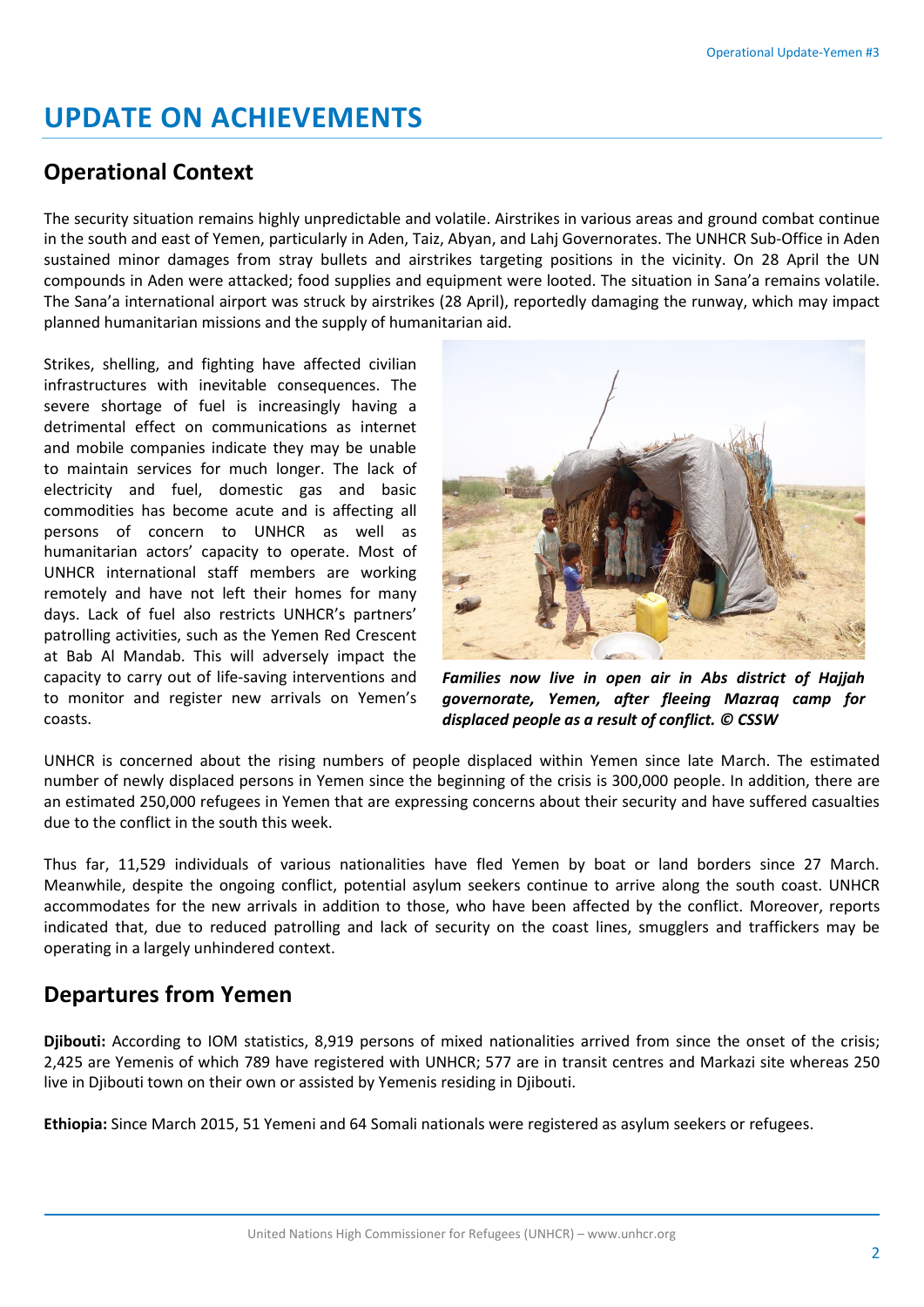**Kingdom of Saudi Arabia:** The UNHCR in Riyadh received reports of the arrival of 7,000 to 8,000 Syrians said to have been residing in Yemen; 70 Palestinians; and some 700 Iraqis have been evacuated to Iraq with the support of the Iraqi embassy. UNHCR is verifying their status and assistance needs.

**Oman:** Reportedly, there are around 3,000 individuals of various nationalities including Syrians and Iraqis that have arrived in Oman from Yemen.UNHCR is coordinating with the Omani Ministry of Foreign Affairs and the Embassy of Oman in Riyadh to ascertain if these arrivals require UNHCR assistance.

**Somalia**: A total of 3,509 individuals have arrived in Somalia, including 253 Yemeni nationals and a number of Somali nationals including registered refugees with UNHCR in Yemen, as well as migrants. Arrivals to Berbera port in Somaliland are departing from Mukha port, Yemen. Yemenis have been arriving mainly to Berbera, while most Somali nationals have been arriving to Bosasso. The majority of arrivals have been women (1,325) and children (1,227).

| *Information<br>provided herein<br>contains figures for<br>individuals of<br>various statuses.<br>See above for<br>details. | <b>Nationality</b>   | Ethiopia     | Kingdom of<br>Saudi<br>Arabia | <b>Somalia</b> | <b>Djibouti</b> |
|-----------------------------------------------------------------------------------------------------------------------------|----------------------|--------------|-------------------------------|----------------|-----------------|
|                                                                                                                             | Yemenis              | 51           | 0                             | 253            | 789             |
|                                                                                                                             | Iraqi                | 0            | $\Omega$                      | 0              | 0               |
|                                                                                                                             | <b>Syrians</b>       | 0            | 7000                          | 3              | 3               |
|                                                                                                                             | Palestinians         | 0            | 70                            | $\mathbf{0}$   | 5               |
|                                                                                                                             | Ethiopian            | 0            | 0                             | 3              | 0               |
|                                                                                                                             | Somalis              | 64           | 0                             | 3250           | 22              |
|                                                                                                                             | Eritreans            | $\mathbf{0}$ | $\Omega$                      | $\mathbf{0}$   | 12              |
|                                                                                                                             | Pakistanis           | 0            | $\Omega$                      | $\mathbf{0}$   | $\overline{4}$  |
|                                                                                                                             | <b>TOTAL: 11,529</b> | 115          | 7,070                         | 3,509          | 835             |

#### **The estimated figure of arrivals from Yemen as of 1 May, 2015:**

## **Achievements**



#### **Achievements and Impact**

#### **Yemen:**

- **The Protection Cluster in Amman has formed a Task Force to establish a displacement tracking system to institute a** reliable and effective mechanism to collect information and statistics on displacement in Yemen. UNHCR plays a lead role in this initiative both as Cluster Lead and as one of the main agencies within the Protection Cluster. This will facilitate the mapping of hotspots and enable targeted, in-depth protection monitoring to take place and more systematic response to cases requiring psychosocial assistance, legal assistance, referrals to other service providers, and cash assistance. Together with IOM, progress is being made towards this objective.
- **The recently conducted multi-cluster (MIRA) assessments in Abyan, Aden, Al Dhale, Hajjah, and Lahj governorates** are now being used by UNHCR to inform responses from developing basic protection messaging to implementing targeted interventions. Assessments are particularly fundamental in planning for the distribution of items, based on identified needs and lists of persons of concern.
- Information leaflets about services for refugees are now available at the UNHCR office in Sana'a. They are also being translated into Oromo, Amharic and Somali to broaden the reach within the refugee and migrant communities.
- In Basateen (Aden), 23 unaccompanied and/or separated children (UASCs), including Ethiopian and Somali females and younger children, living with foster care families, received monthly cash assistance, while 54 Ethiopian and seven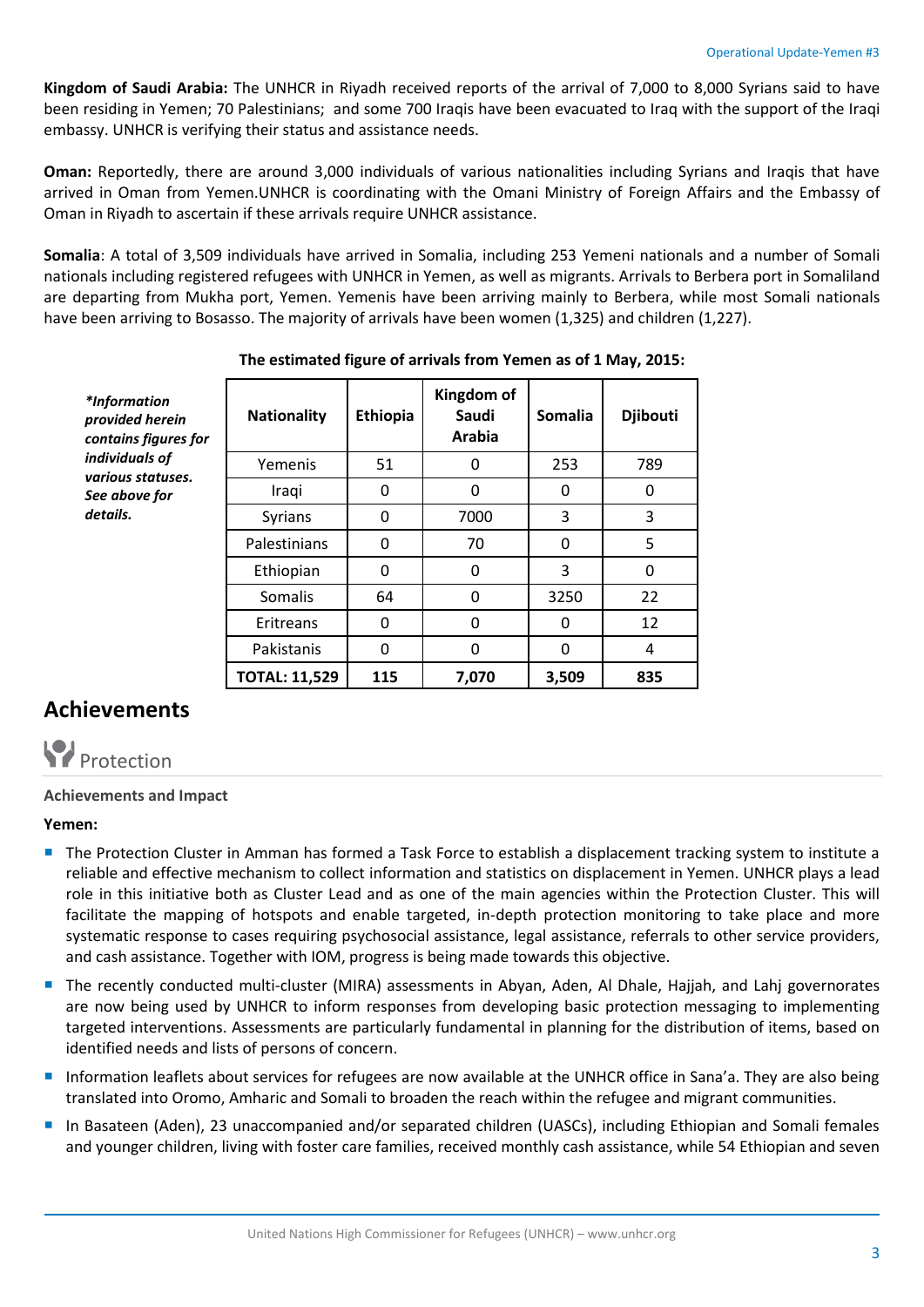Somali UASCs live in group-care shelters with caregivers from the community. UNHCR partner InterSos provides a monthly ration and NFIs to the caregivers and counselors pay regular monitoring visits.

#### **Djibouti:**

- An SGBV assessment was conducted in both transit centres by the United Nations Population Fund (UNFPA) together with UNHCR and ONARS, (the government refugee entity), to determine actions for care and prevention of violence against women and girls, particularly on exposure to sexual violence.
- **T** Together with ONARS, UNHCR is conducting awareness raising campaigns for the newly arrived refugees in Obock to promote peaceful coexistence between the refugee and the host community.

#### **Somalia:**

- The Protection Working Group (PWG) is establishing an information gathering system to review the protection impact on arrivals from Yemen, including their reason for flight, immediate needs, conditions in Yemen, and the information on protection assistance available in-country. Also, a survey among Somali refugees in Yemen will be conducted to establish their intent to return to Somalia.
- **The Somaliland and Puntland authorities, in collaboration with UNHCR and IOM, is coordinating the reception and** screening of arrivals at Bosasso and Berbera ports. UNHCR coordinates the protection teams in both locations.
- In Somaliland, UNHCR supported its partner Comprehensive Community Based Rehabilitation in Somaliland (CCBRS) to identify, document, and assess special needs cases. UNHCR and CCBRS improved the special needs assessment forms and developed a UASC assessment form on 26 April. CCBRS conducted assessments for 20 families. All have been given a return grant on 26 April and departed to their respective areas of origin.
- At the reception centre in Bosasso, Save the Children International (SCI) distributed NFIs and hygiene kits and provided ready-to-drink milk to 89 children (46 girls, 43 boys), as well as biscuits, diapers and dates as part of the child protection kit. SCI is also providing recreational activities, as well as psychosocial support training to parents and children. Five returnees, who were arrested at the reception centre, were released by the Puntland Authorities as a result of advocacy from the protection team.

#### **Identified Needs and Remaining Gaps**

#### **Yemen:**

- In the south, UNHCR was unable to convene the Protection and Shelter sub-cluster meetings due to the prevailing insecurity, which severely restricts staff movements.
- In the north, 72-112 IDP families are blocked in Mazraq Camp 1 with no access to services. UNHCR and partners are unable to access the camp but are following up on their situation.
- Provision of cash assistance, salaries and entitlements is becoming problematic. Partners are finding it increasingly difficult to transfer cash from Sana'a to Aden. Despite the challenges, UNHCR through its staff and partners is working diligently to provide life-saving humanitarian assistance to those affected by the conflict.
- UNHCR's refugee operation continues to function, albeit with reduced staff and partner capacity due to security and fuel constraints.

#### **Djibouti:**

■ To safeguard child protection space in the transit centres and Markazi camp, a child protection rapid assessment is required as is the establishment of a Child Protection Committee and Child Friendly Spaces.

#### **Saudi Arabia:**

 Arrivals are granted temporary entry visas valid for a fifteen day period. A visa extension for new arrivals in Saudi Arabia has been granted for an additional 10 days.

Health

#### **Achievements and Impact**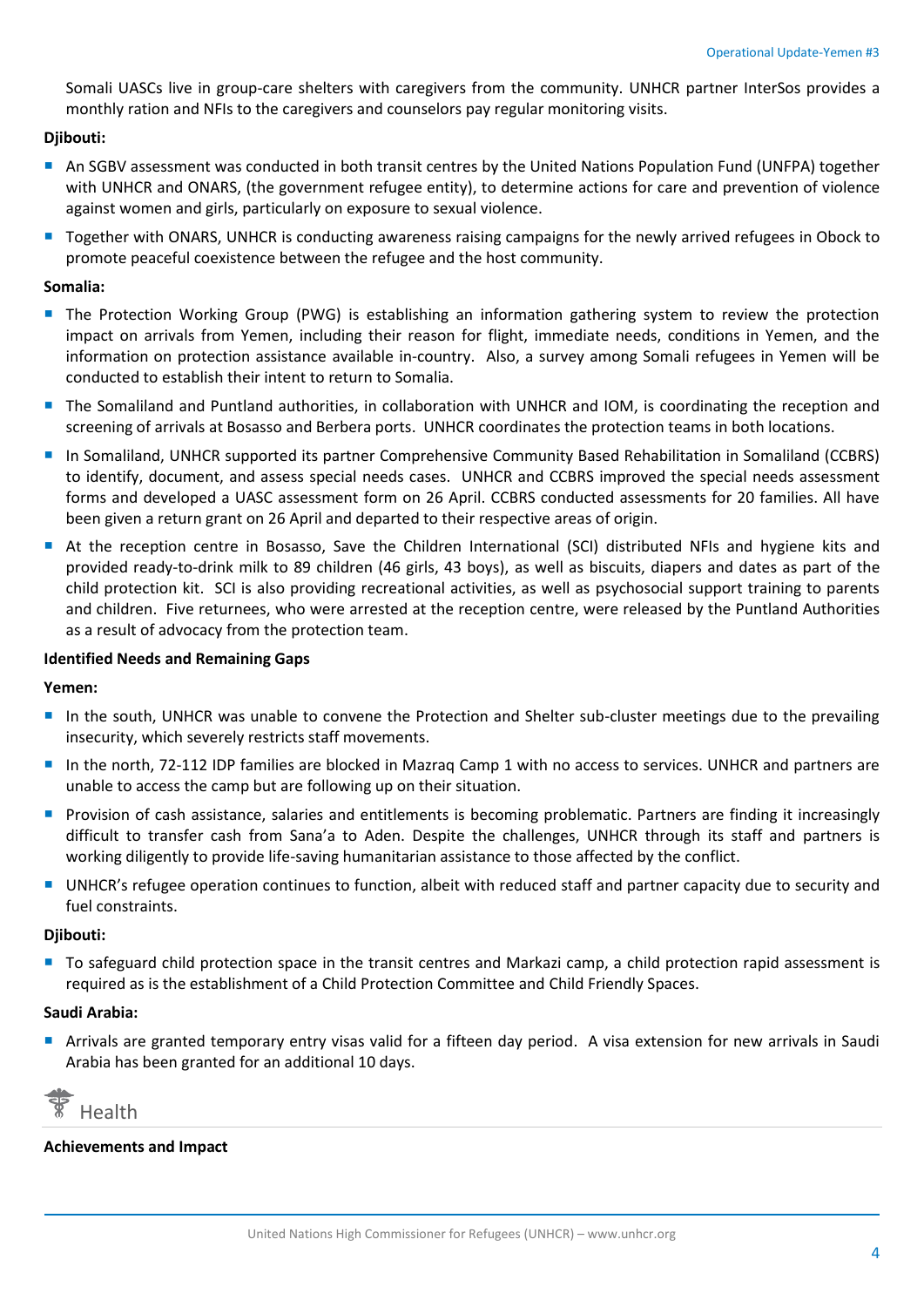#### **Yemen:**

- UNHCR has been supporting six government health centres in Yemen (for three years) by providing medical equipment and developing staff capacity, particularly to mainstream refugees into the public health system.
- **From 20-29 April, the outpatient clinic in Basateen received 349 cases and an average of 13 inpatients. The clinic is** run by UNHCR's partner, the Charitable Society for Social Welfare (CSSW), and continues to operate two daily shifts and provide support to refugees. CSSW coordinated with the National Tuberculosis (TB) Programme for the delivery of medication for registered TB patients. Ten patients received one month advanced TB treatment.
- **The health clinic in Kharaz refugee camp continues to operate but with reduced capacity.**

#### **Somalia:**

- The WHO led medical teams provided polio vaccinations to returning Somalians upon their arrival, as well as measles vaccinations for children in both Puntland and Somaliland. In Somaliland, the Ministry of Health also provides initial medical screening at Berbera Port.
- In Bosasso, Puntland, SCI provided medical assistance to 14 refugees/returnees and signed agreements with Daryeel Hospital and Banderqasim General Hospital to support all emergency health referrals.

#### **Identified Needs and Remaining Gaps**

 **Yemen:** On 28 April, the Faj Attan health centre in Sana'a was destroyed as a result of the current violence; six refugees were injured.

### Food Security and Nutrition

#### **Achievements and Impact**

- **Yemen:** This week, UNHCR coordinated the inclusion of UASCs (refugees and asylum seekers) in the delivery of WFP wheat flour through its partner Society for Humanitarian Solidarity (SHS).
- **Somalia:** A temporary kitchen is set up by the local partner Puntland Youth and Social Development Association (PSA) at the Bosasso reception centre to provide food for new arrivals. ICRC provided a one month dry food ration and NFIs. DRC is providing refreshments to arrivals at Bosasso Port, Puntland.

#### **Identified Needs and Remaining Gaps**

- **Djibouti:** As malnutrition rates are known to be fairly high in Yemen, there is a need to ensure malnutrition screening for all under-5 children, pregnant women and lactating mothers upon arrival and to provide nutritional treatment of severe and acute malnutrition. Malnutrition screening is ongoing for all under-5 refugee children, pregnant women and lactating mothers upon arrival. One of the findings was that five per cent of the registered children were severely malnourished (SAM) and 20 per cent suffer from Global Acute Malnutrition (GAM).Given the high prevalence of malnutrition among under-5 children in Obock, a massive malnutrition screening campaign/programme will be conducted to evaluate the impact of the Yemen situation on this already highlyvulnerable population. According to WFP, the total food-insecure population in the country is now estimated to be around 12 million persons and could grow further, as the conflict continues.
- **Somalia:** Access to food remains a main challenge in Bosasso and all Puntland 'New Arrivals Task Force' members are working to establish appropriate arrangements to ensure that, as returns increase, capacity to provide food is preserved. WFP is also committed to support.

## Water and Sanitation

#### **Achievements and Impact**

 **Djibouti:** UNICEF, FAO, the Department of Rural Hydraulics at the Ministry of Agriculture, and ONEAD (the Djiboutian water company), will assess the capacity of the existing boreholes serving the city of Obock in order to determine the capacity of the water system to meet the additional needs caused by the presence of refugees.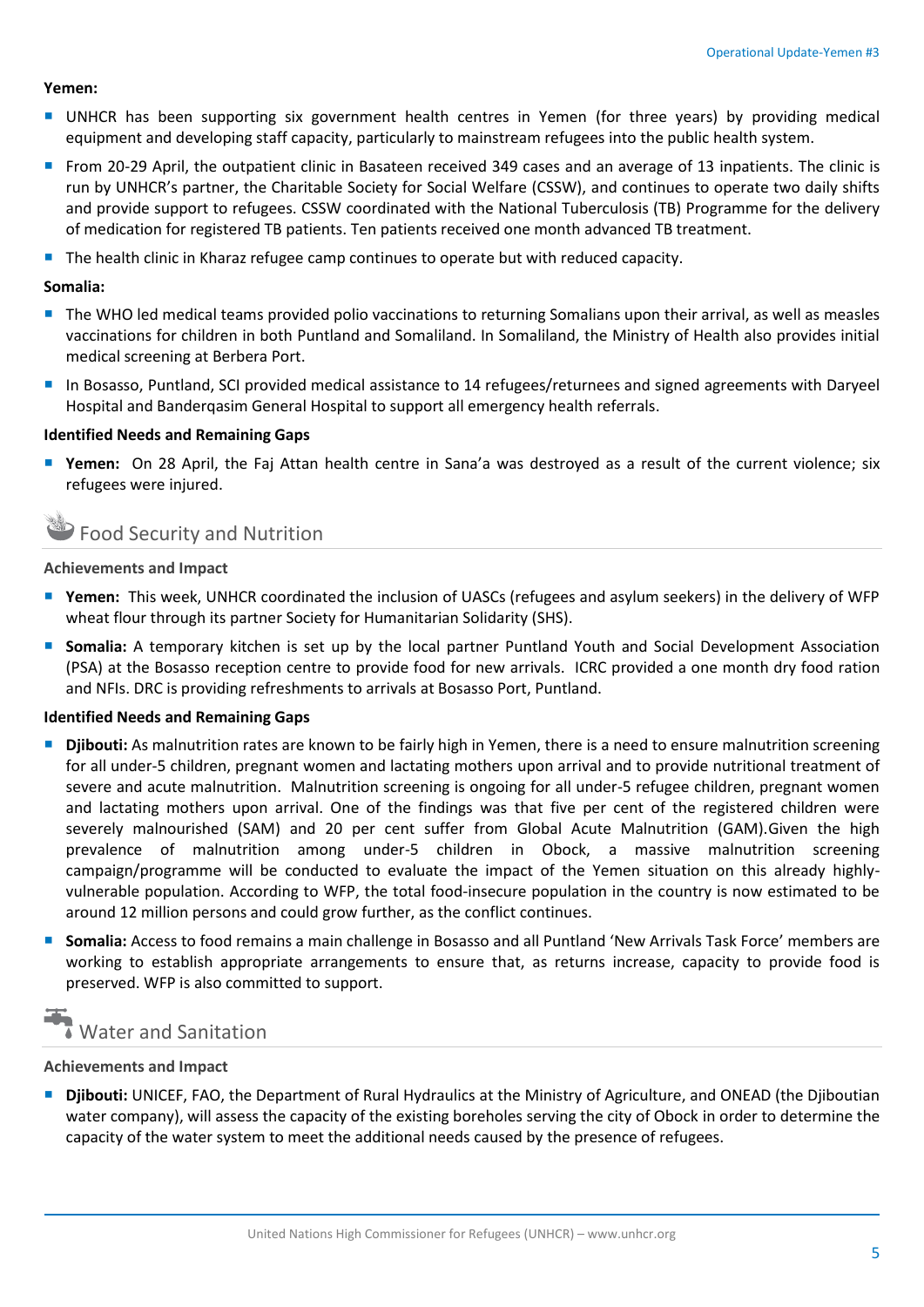

#### **Achievements and Impact**

**Yemen:**

- **Shelter and Protection Cluster Coordination meetings take place in Amman and Sana'a to review rapid needs** assessments findings, coordinate assistance delivery, and map out roles and responsibilities.
- Despite security constraints, a distribution of NFIs is being prepared for IDPs in Sa'ada through UNHCR partner Al Amal.
- UNHCR is preparing for NFIs to be released from the Haradh warehouse for distribution to 2,800 individuals (400 families) who fled airstrikes in Haradh (Hajjah Governorate) to other districts in the governorate. The kits include mattresses, thermal blankets, kitchen sets, water buckets, plastic sheets and sleeping mats.
- UNHCR operating from Amman, in coordination with UNHCR supply staff in Sana'a, have arranged for the transportation of NFIs from Dubai to Yemen through a chartered WFP vessel. These include 9,132 kitchen sets, 14,000 blankets and 3,000 sleeping mats. The items are expected to depart for Yemen on 1 May and will be distributed to 10,000 families based on vulnerability criteria, if access is secured.

**Djibouti:**

- UNHCR and humanitarian partners transferred 68 refugees to Markazi camp; over 500 refugees remain sheltered in two temporary transit centres in Obock.
- Also in Markazi, UNHCR together with the Norwegian Refugee Council (NRC) erected 82 tents and 23 latrines have been arranged and community kitchens as well as one food distribution centre.
- UNHCR distributed 60 kitchen sets, 60 stoves and a total of 536 litres of kerosene to 88 families consisting of 274 individuals at the Al Rahma transit centre.

#### **Somalia:**

**The Danish Refugee Council (DRC), in** collaboration with UNHCR, distributed 33 NFI kits to new arrivals at the Berbera reception centre, Somaliland.

#### **Identified Needs and Remaining Gaps**

*Together with the government entity responsible for refugees, (ONARS), UNHCR registers newly arrived refugees at Obock, Djibouti. © UNHCR*

**Somalia:** The rehabilitation works are ongoing at the Berbera reception centre, Somaliland. The shade is completed and construction of additional latrines is almost complete.

## **M** Durable Solutions

#### **Achievements and Impact**

**Somalia:** As many Somali returnees are likely to opt for return, the country-level Task Force is currently reviewing the areas where return and reintegration can be supported. All returnees will be provided with up-to-date information about their respective areas of origin to ensure a voluntary and informed decision. Brochures with information on conditions, services and assistance available in Puntland and Somaliland have already been prepared by UNHCR and are distributed regularly to new arrivals in Bosasso and Berbera reception centres.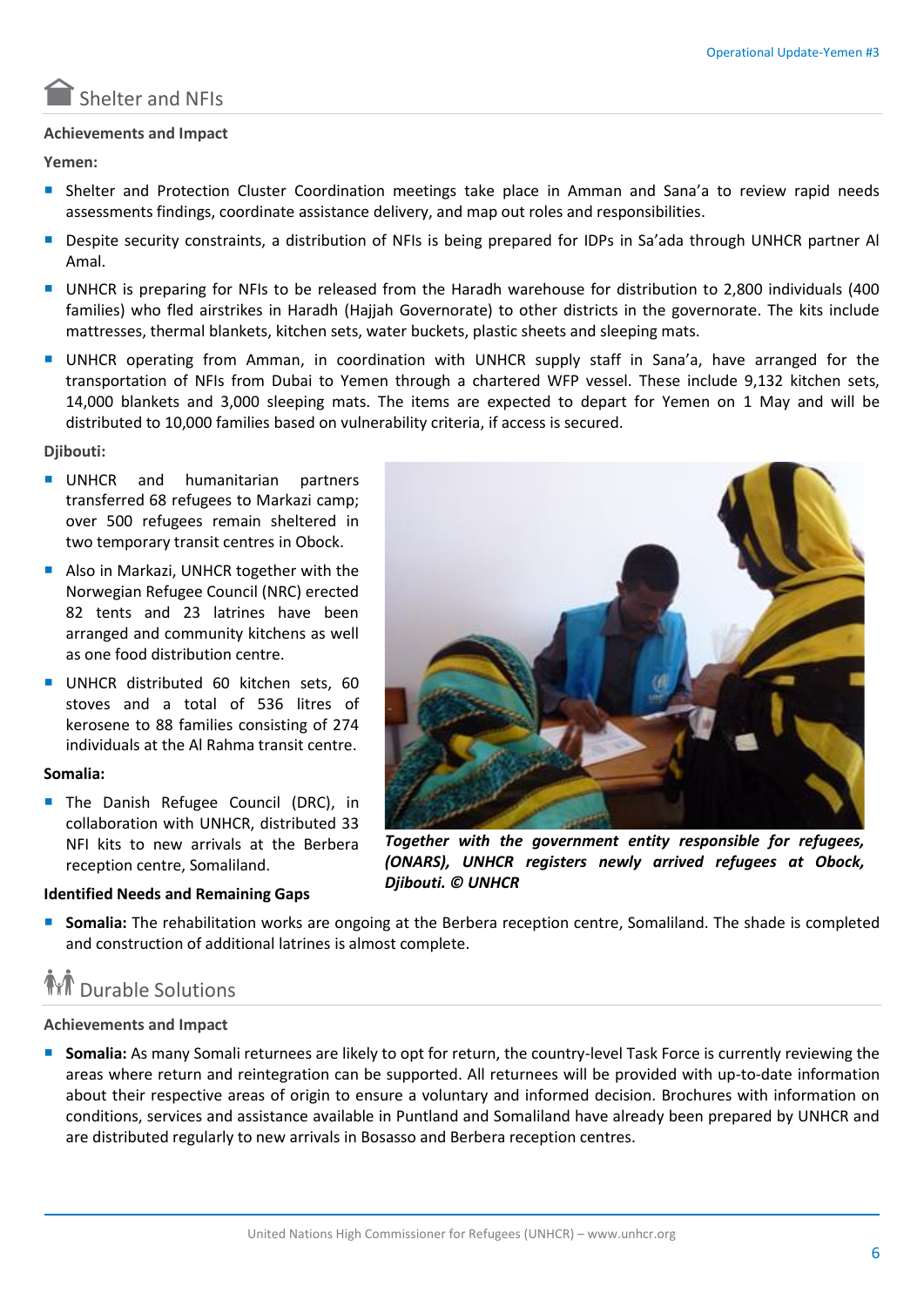# **百百** Logistics

#### **Achievements and Impact**

**Yemen:**

- A cargo vessel transporting NFI items (as per above under NFI section) departed Dubai on 1 May 2015 and is due to arrive in Aden in the first week of May. UNHCR stands ready to provide additional relief items from its global stock pile should the need arise.
- UNHCR is planning to use Djibouti as a supply hub for its response in Yemen. Mission assessments are commencing and will engage stakeholders including other UN agencies and partners, and port authorities.
- WFP offered an initial 1300 m2 storage capacity to humanitarian partners for in-transit cargo.
- UNHAS (United Nations Humanitarian Air Service) passenger flights service was activated (managed by WFP). The first flight departed on 27 April from Djibouti to Sana'a; 3 flights per week (for 36 persons) are planned by WFP.
- **UNICEF** is building logistics and supply management capacity in Djibouti to continue to send goods and supplies into Yemen for the upcoming three to six month period. One plane-load of goods arrived from Djibouti to Yemen; distributions will take place by boat or plane to various areas in Yemen.

**Somalia:** 

 IOM facilitates transportation from Bosasso Port, Puntland to the nearby reception centre for those wishing to benefit from services provided there.

### **Working in partnership**

**Yemen:**

UNHCR is working closely with UN agencies on the ground and supports partners who maintain presence on the ground. UNHCR also regularly attend the IDP Task Force meetings in Sana'a and Geneva as well as in Amman through the Yemen Operational Centre. In addition to coordination meetings in Yemen, UNHCR continues to hold bilateral meetings with the Executive Unit in Sana'a and Amran.

#### **Djibouti:**

On 23 April, the Contingency Plan has been launched by the Minister of Foreign Affairs and the Resident Coordinator, at the Ministry of Foreign Affairs. The estimated funds required are USD 5,632,897 for three months.

#### **Kingdom of Saudi Arabia:**

UNHCR has maintained its readiness to support the Governments of Saudi Arabia and Oman in responding to the new arrivals from Yemen, and is strengthening its partnership and coordination with all relevant stakeholders. UNHCR is liaising regularly with its government and local counterparts regarding the situation and continues to advocate for maintaining the protection space.

#### **Somalia:**

 UNHCR and IOM are co-leading the inter-agency "Somalia Task Force on Yemen Situation". The Task Force reports to the UN Humanitarian Coordinator, with members from UN agencies, international and local NGOs. Regular coordination is taking place with the Task Force established by the Federal Government of Somalia led by Ministry of Interior and Federal Affairs (MOIFA). The Task Force is coordinating the humanitarian response to support arrivals from Yemen, and their return and reintegration designated areas of return.

**Contacts:**

Jessica Hyba, Reporting Officer, hyba@unhcr.org, +41 79 446 3790 Wendy Rappeport, Senior External Relations Officer, rappepor@unhcr.org, +41 22 739 8993